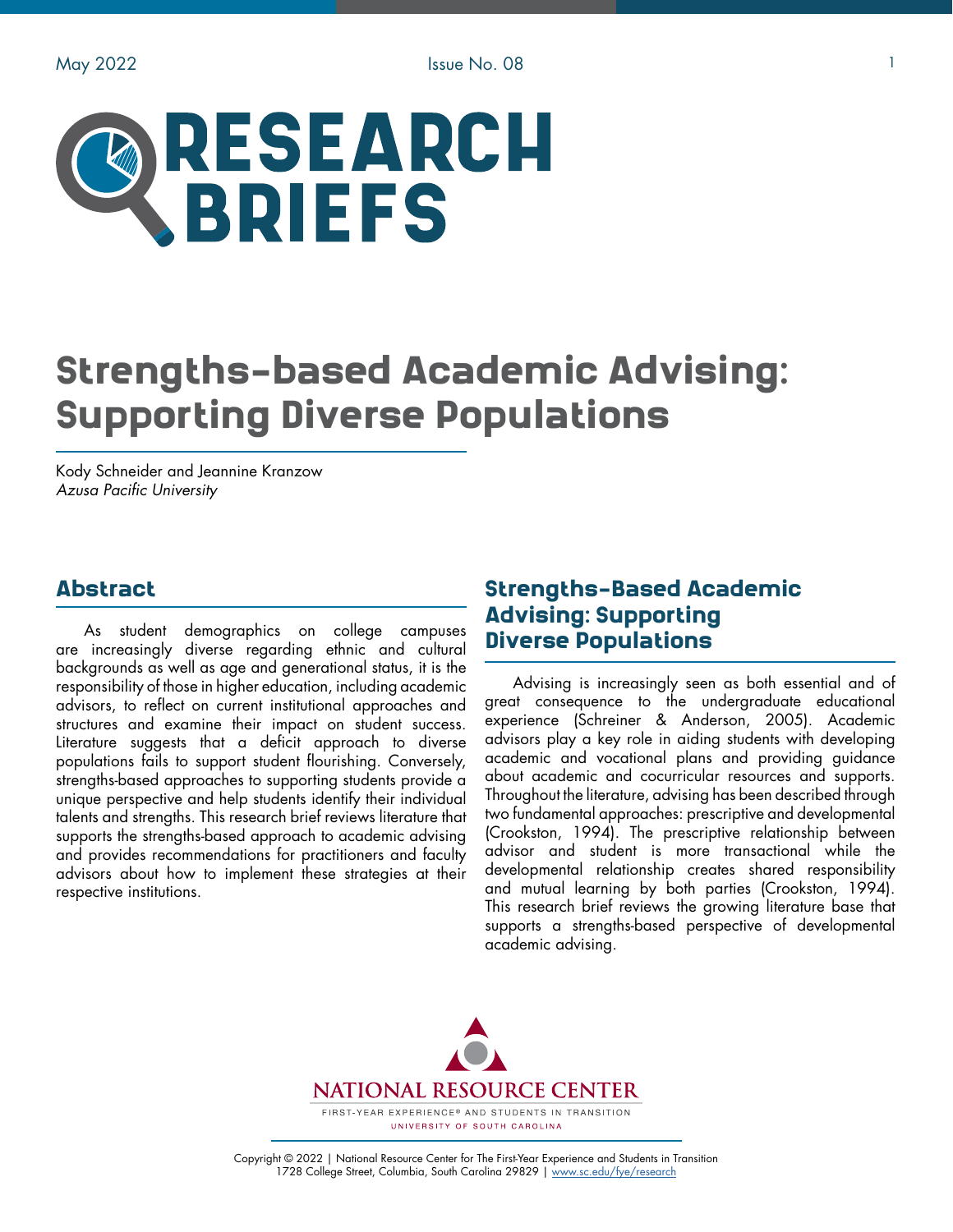## Strengths-Based Approaches to Academic Advising

When campus populations were more homogeneous, a traditional, prescriptive, less flexible approach to advising was common; however, a one-size-fits-all approach with a diverse student body does not address the needs of all students (Crookston, 1994; Harris, 2018). Advising practices have evolved into a more developmental experience for students where the student and the advisor relationship is more collaborative, identifying areas for growth in the student (Crookston, 1994). Contrary to previous models that are often deficit-based approaches (Amador, 2018), more recent literature suggested that a strengths-based approach (SBA) better enables advisors to help multiple diverse student populations attain higher academic success (Blaauw-Hara, 2016; Schreiner & Anderson, 2005).

The SBA to advising is rooted in a theoretical framework consistent with developmental advising, student thriving, and positive psychology. By shifting academic advising to a developmental experience versus a prescriptive one, advising provides an environment through which staff can examine and address the challenges that can lead to student departure, or dropout (Schreiner & Anderson, 2005). Specific challenges that marginalized populations of students face which can lead to departure include insufficient financial aid, inadequate preparation for college, limited awareness of or access to campus engagement opportunities, and student mental health (Amadore, 2018; Blaauw-Hara, 2016; House et al., 2020, Schreiner & Anderson, 2005). The developmental approach to advising creates an opportunity for the advisor to address these challenges that lead to departure through direct intervention and support or by connecting students to other applicable on-campus resources.

The dynamic components of the advisor-student relationship are unique to each student and can have a significant impact on a student's academic success. The SBA maximizes the focus on student talents as a foundation for creating an educational plan as well as developing a platform for turning these talents into strengths both in their studies and beyond (Schreiner & Anderson, 2005). Instead of focusing on the difficulties and challenges, a developmental SBA helps students use a new lens through which to see themselves. Students can identify their natural talents, apply them to their lives, and refine these talents through this self-awareness (Soria et al., 2019). This is especially important when advising underserved, first-generation, and often-marginalized populations of students who may come to college with less confidence and more limited higher education exposure.

## Benefits of a Strengths-Based Model

### Serving Diverse Populations

A review of literature suggests one reason for the gap in achievement and/or opportunity for students from systematically underrepresented cultural and ethnic backgrounds as well as lower socio-economic backgrounds is the presence of an often unrecognized deficit-based model of academic advising. Deficit-based approaches are consistent with the prescriptive characteristics of more authoritative academic advising because of the stronger focus on students' weaknesses and skills that they lack. For marginalized groups, this deficit thinking of both advisors and students alike is rooted in a complex web of challenges, which might include less than adequate preparation for higher education, limited understanding of the college environment, and limited opportunity for affirmation of their skills and potential. Educators lacking knowledge or training in this area to support diverse populations can further perpetuate deficit thinking (Amador, 2018). Thus, it is the responsibility of educators to recognize the barriers and institutional practices that can be adapted to better serve those on their campuses.

### Supporting Other Student Populations

In addition to providing a more personalized form of support to ethnically and culturally marginalized students, the SBA can support other transitioning students who sometimes struggle academically. One such group includes student veterans who bring many strengths and experiences but who frequently struggle with self-efficacy and acclimating to an entirely different culture than the miliary (Blaauw-Hara, 2016). Another group in this category is student athletes. In a recent study, Brecht and Burnett (2019) found that self-confidence and institutional commitment both predicted academic success with Division I student athletes. Using the SBA with these students would seem to both strengthen institutional commitment to athlete success and contribute to student self-confidence.

### Student Development and Retention

Extensive research (Schreiner, 2010) suggested that as higher education professionals help students to identify and apply their strengths, students are more likely to enjoy and maximize their learning and development opportunities. Similarly, researchers have identified positive correlations between students' strengths awareness and engagement, self-efficacy, overall optimism, and retention (Soria et al., 2019). These strengths conversations also have positive impacts following students' graduation, as researchers have suggested that leaders who continue to maximize their strengths in their careers show improved performance in the workplace and increased goal attainment, fulfillment, and well-being (Soria et al., 2019). Conversations about strengths identification and development that promote overall student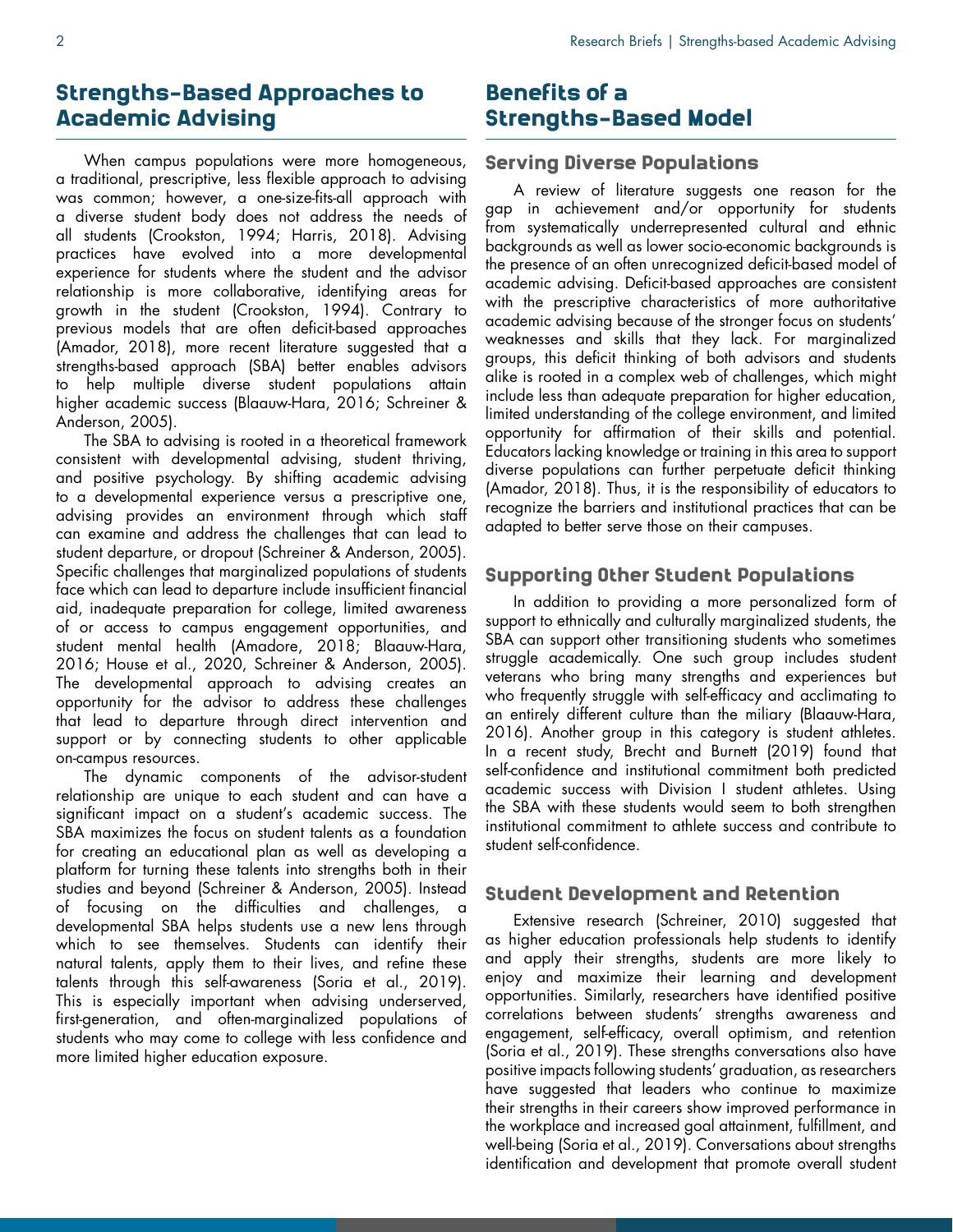success can be implemented throughout students' college or university experiences.

# Facilitating Strengths-Based Perspectives

An obvious starting point for institutional change in serving marginalized populations is to shift paradigms from deficit approaches to considering advising and supporting services that target students' assets and strengths. As academic advisors and other student affairs practitioners reconsider their perspectives and move away from deficit thinking toward considering assets and strengths of students (while helping students to make the same shift), higher education professionals have an opportunity to reframe their approach(es) to support diverse student populations (Braskamp, 2016). The SBA is focused on communication and dialogue with and about each individual student. Advising within this approach is typically characterized by asking questions about student's history, experiences, choices, and successes (vs. making assumptions about their past or present). This creates an environment for the student to reflect on, recognize, grow, and maximize their strengths.

While strengths-based advising can be used without utilizing an assessment, much of the research focused on the SBA was completed utilizing the Clifton StrengthsFinder 2.0 (renamed CliftonStrengths) instrument. The assessment and principles are informed by multiple developmental theories, but its conceptual framework is defined by the user's (student's) measured and defined talents and strengths, intrinsic motivation and goals, and the role of their respective environments (Braskamp, 2016). Upon completion of the instrument, results noting the student's unique strengths and talents are provided. These results can serve as a springboard for student affairs professionals and faculty to individualize their approach to working with each student (Braskamp, 2016). The instrument is ipsative in nature meaning that regardless of similar user results, individuals who receive the same top five strengths likely maximize their talents in completely different ways (Soria et al., 2019).

Regardless of whether a campus opts to use a strengths-identifying assessment, faculty and practitioners can seek to identify and develop strengths of students to create personalized forms of support. A campus culture of positivity and a strengths perspective cultivated by faculty, advisors, and other student support professionals is critical to helping students (Braskamp, 2016). This process of helping students to identify and develop their strengths can empower students to employ these talents in their everyday lives while attending college and beyond. If this approach is practiced universally, all student populations will naturally be supported in ways that seek to focus on what they bring versus their shortcomings.

## Implications

While there is research supporting strengths-based advising practices, more research is needed about academic advising outcomes related to general outputs (including strengths-based outcomes) (Ruiz Alvarado & Olson, 2020). An outcomes approach will give institutions a clear understanding of whether students can identify and understand the implications of their strengths while also ensuring that conversations are focused regularly on a strengths versus deficit model. We describe this and other implications for practice and research in the subsequent sections.

## Methodologies and Informing Practice

#### *Deconstructing Identity-Neutral Support Services*

Literature identifies that most support and retention strategies implemented by institutions are considered identityneutral efforts (Amador, 2018). Colleges and universities have historically developed practices that are neutral in order to make them more accessible and inclusive of students' various intersecting identities and backgrounds. However, more recent research indicates that these identity-neutral approaches are insufficient in recognizing the specific needs of the diverse student population (Pendakur, 2016). By deconstructing identity-neutral support services, practitioners can focus on the multifaceted aspects of identity and identify how they inform a student's college experience, (Pendakur, 2016). From an advising perspective, this manifests by recognizing the inherent differences between students, identifying their unique needs and necessary forms of support, and ultimately reframing the deficit-based approach into a focus on their strengths and abilities. By facilitating an identity-conscious approach, advisors are able to link a student's unique identity and set of talents and strengths with a personalized set of resources and services that provide optimal support.

#### *Early-Entry Programs*

Implementation of early-entry programs on college campuses has become a widespread initiative for institutions of varying types and sizes. Designed for a more effective transition to college, these programs include but are not limited to Federal TRiO programs such as Upward Bound, Student Support Services, and Educational Opportunity Programs as well as early entry programs for admitted students such as Summer Bridge and more general new-student orientation programs (Amador, 2018). While these specific programs fall under various functional areas, they provide optimal opportunities for SBA. Early entry programs offer opportunities for underrepresented students to familiarize themselves with services and resources, connect with institutional agents and peers, and even take introductory courses (Harper, 2012). Each of these programs provide ample opportunities for SBA to occur. By introducing strengthsbased assessment tools, providing initial resources and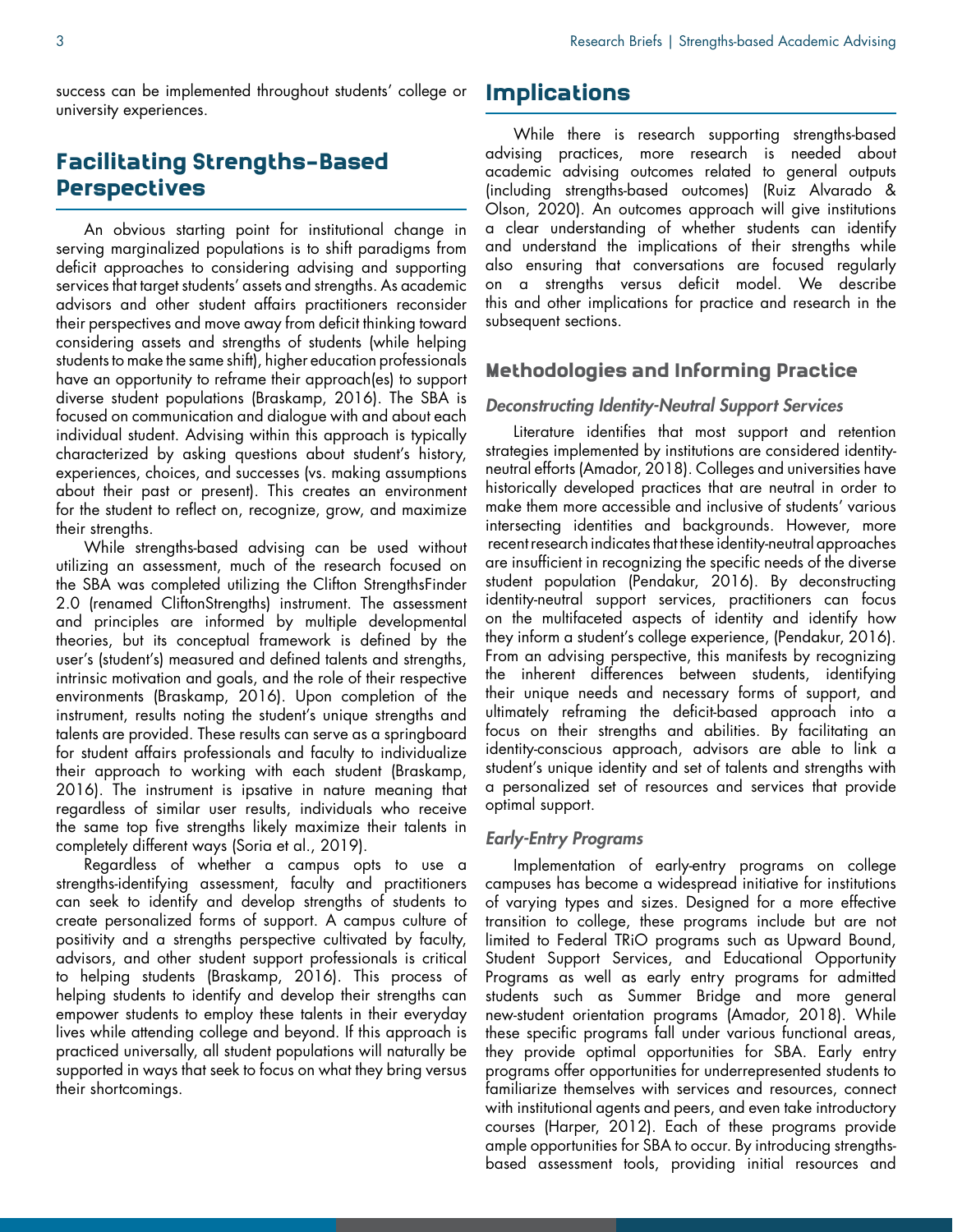services to build on these strengths, and connecting students with academic advisors, students begin their educational journey with more focus on the qualities and experiences that will help them succeed. These programs provide students with the opportunity to transition efficiently and make institutions feel smaller and easier to navigate (Harper, 2012).

#### *Strengths-Based Mentorship Opportunities*

A final suggestion in supporting students in an SBA is through individualized mentorship opportunities. Mentoring has the potential to positively impact student self-efficacy and academic achievement, especially among underrepresented groups (Amador, 2018). Creating intentional opportunities for structured mentoring with staff and/or faculty can play an important role in providing anti-deficit (strengths-focused)

support for these students (Amador, 2018). Mentorship on campuses is oftentimes informal in nature, but providing intentional mentorship opportunities for underrepresented and diverse populations of students can be extremely beneficial to a students' academic achievement and retention.

Using intentional, outcomes-based advising can yield positive results for students (Kraft-Terry & Kau, 2019). While organic relationships grow out of mentoring, combining structured, intentional, outcomes-based mentorship creates opportunities for connection outside the classroom that can enhance the probability of academic success. An SBA that includes connecting students to mentors sequentially can create more opportunities for underserved populations of students to engage with faculty and staff in ways that positively influence their collegiate experien*ce.*

## References

- Amador, L. (2018). Strength within: *Addressing structural opportunity gaps for men of color at 4-year universities through a strengths-based approach* (Order No. 10825323) [Doctoral dissertation, California State University, Long Beach]. ProQuest Dissertations and Theses Global.
- Blaauw-Hara, M. (2016). "The military taught me how to study, how to work hard": Helping student-veterans transition by building on their strengths. *Community College Journal of Research and Practice*, 40(10), 809– 823.
- Braskamp, L. (2016). StrengthsQuest on the college campus: *From concept to implementation*. Gallup Inc. [https://](https://www.strengthsquest.com/193751/strengthsquest-college-campus-concept-implementation.aspx) [www.strengthsquest.com/193751/strengthsquest-college](https://www.strengthsquest.com/193751/strengthsquest-college-campus-concept-implementation.aspx)[campus-concept-implementation.aspx.](https://www.strengthsquest.com/193751/strengthsquest-college-campus-concept-implementation.aspx)
- Brecht, A. A., & Burnett, D. D. (2019). Advising studentathletes for success: Predicting the academic success and persistence of collegiate student-athletes. *NACADA Journal*, 39(1), 49-59. doi: [https://doi.org/10.12930/](https://doi.org/10.12930/NACADA-17-044) [NACADA-17-044](https://doi.org/10.12930/NACADA-17-044)
- Crookson, B. B. (1994). A developmental view of academic advising as teaching. *NACADA Journal*, 14(2), 5-9.
- Harris, T. A. (2018). Prescriptive vs. developmental: Academic advising at a historically black university in South Carolina. *NACADA Journal*, 38(1), 36-46. [https://](https://doi.org/10.12930/nacada-15-010) [doi.org/10.12930/nacada-15-010](https://doi.org/10.12930/nacada-15-010)
- Harper, S. R. (2012). *Black male student success in higher education: A report from the national Black male college achievement study*. University of Pennsylvania, Center for the Study of Race and Equity in Education.
- Kraft-Terry, S., & Kau, C. (2019). Direct measure assessment of learning outcome–driven proactive advising for academically at-risk students. *NACADA Journal*, 39(1): 60–76. doi: [https://doi.org/10.12930/NACADA-18-005](https://doi.org/10.12930/NACADA-18-005 )
- Pendakur, V. (Ed.). (2016). *Closing the opportunity gap: Identity-conscious strategies for retention and student success*. Sterling, VA: Stylus.
- Ruiz Alvarado, A., & Olson, A. B. (2020). Examining the relationship between college advising and student outputs: A content analysis of the NACADA Journal. *NACADA Journal, 40*(2), 49–62. doi: [https://doi.org/10.12930/](https://doi.org/10.12930/NACADA-19-33) [NACADA-19-33](https://doi.org/10.12930/NACADA-19-33)
- Schreiner, L. A. (2010). The thriving quotient: A new vision for student success. *About Campus, 15*(2), 2–10.
- Schreiner, L. A. & Anderson, E. (2005). Strengths-based advising: A new lens for higher education. *NACADA Journal, 25*(2), 20-29.
- Soria, K. M., Werner, L Roholt, C. V., & Capeder, A. (2019) Strengths-based approaches in co-curricular and curricular leadership: Opportunities to magnify students' thriving. *Journal of Leadership Education, 18*(1), 116-132.